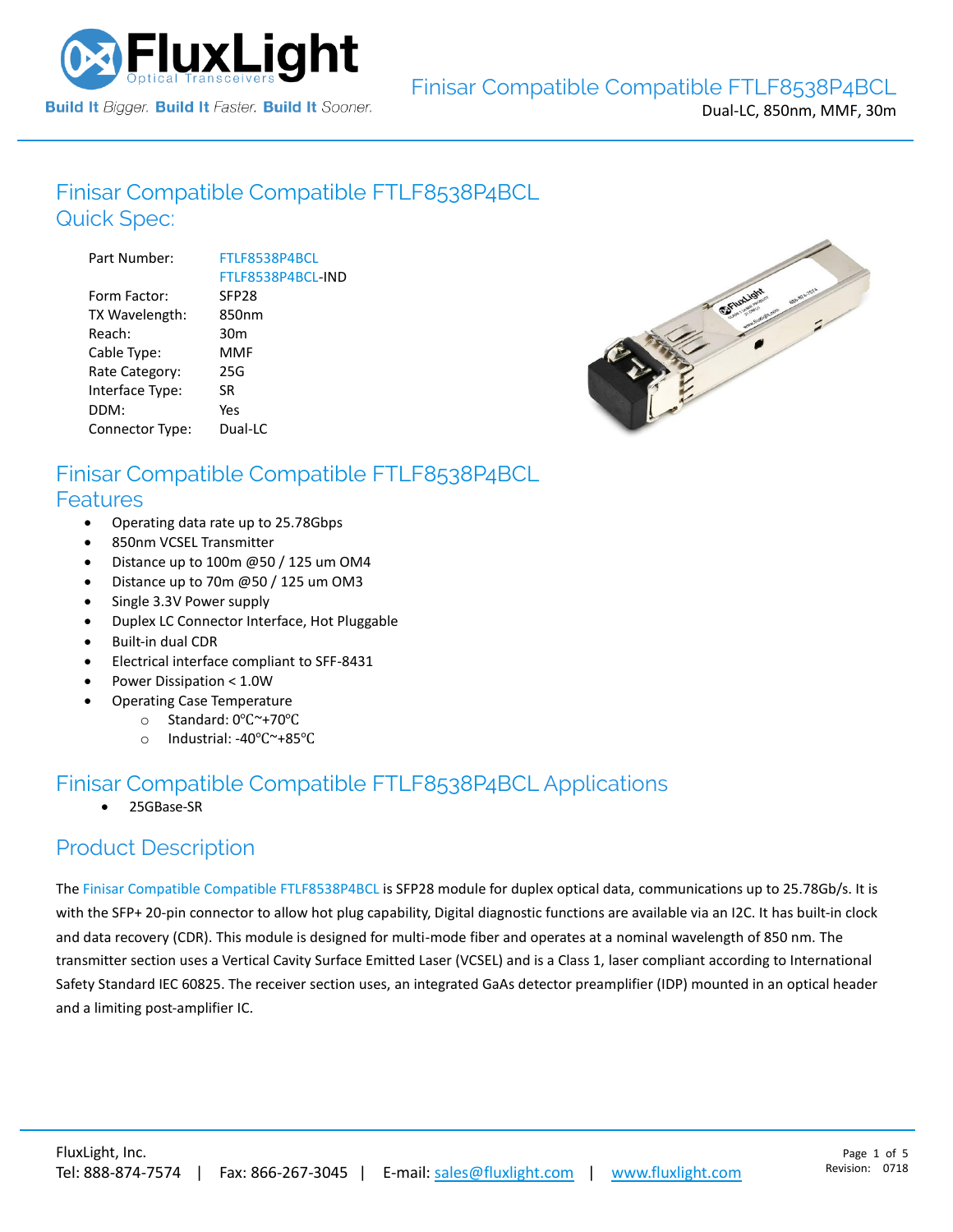

#### ABSOLUTE MAXIMUM RATINGS

The operation in excess of any absolute maximum ratings might cause permanent damage to this module.

| <b>Parameter</b>                     | <b>Symbol</b> | <b>Min</b> | Max | Unit    | <b>Notes</b> |
|--------------------------------------|---------------|------------|-----|---------|--------------|
| Storage Temperature                  | TS            | -40        | 85  | $\circ$ |              |
| <b>Operating Case Temperature</b>    | TOP           |            | 70  | $\circ$ |              |
| Power Supply Voltage                 | Vcc           | $-0.5$     | 3.6 |         |              |
| Relative Humidity (non-condensation) | RH            |            | 85  | %       |              |

# RECOMMENDED OPERATING CONDITIONS

| <b>Parameter</b>                  | <b>Symbol</b> | <b>Min</b> | <b>Typical</b> | <b>Max</b> | <b>Unit</b> | <b>Notes</b> |
|-----------------------------------|---------------|------------|----------------|------------|-------------|--------------|
| <b>Operating Case Temperature</b> | <b>TOP</b>    | 0          |                | 70         | degC        |              |
| Power Supply Voltage              | <b>VCC</b>    | 3.135      | 3.3            | 3.465      | v           |              |
| Data Rate,                        |               |            |                | 25.78125   | Gb/s        |              |
| Data Rate Accuracy                |               | $-100$     |                | 100        | ppm         |              |
| Tx DISABLE Input Voltage -High    |               | h          |                |            | v           |              |
| Tx DISABLE Input Voltage - Low    |               |            |                | 0.8        | v           |              |
| 50 / 125 um MMF OM3               | D             |            |                | 70         | m           |              |
| 50 / 125 um MMF OM4               | D             |            |                | 100        | m           |              |

## Optical Characteristics

All parameters are specified under the recommended operating conditions unless otherwise specified..

| <b>Parameter</b>                                | <b>Symbol</b>   | <b>Min</b>         | <b>Typical</b> | <b>Max</b> | <b>Unit</b>     | <b>Notes</b> |  |
|-------------------------------------------------|-----------------|--------------------|----------------|------------|-----------------|--------------|--|
| Power Consumption                               |                 |                    |                | 1.0        | W               |              |  |
| <b>Supply Current</b>                           | Icc             |                    |                | 300        | mA              |              |  |
|                                                 |                 | <b>Transmitter</b> |                |            |                 |              |  |
| Centre Wavelength                               | λC              | 840                | 850            | 860        | nm              |              |  |
| Spectral Width<br>(RMS)@25Gb/s                  | Δλ              | 8.2                |                | 0.6        | nm              |              |  |
| 50<br>Output<br>Average<br>Power:<br><b>MMF</b> | Pout            | $-8.4$             |                | 2.4        | dB <sub>m</sub> |              |  |
| <b>Extinction Ratio</b>                         | ER.             | $\overline{2}$     |                |            | dB              |              |  |
|                                                 | <b>Receiver</b> |                    |                |            |                 |              |  |
| Centre Wavelength                               | λС              | 840                | 850            | 860        | nm              |              |  |
| Receiver Sensitivity (OMA)                      | Smin            |                    |                | $-8.4$     | dBm             |              |  |
| Average Receiver Power                          | Pin             | $-10.3$            |                | 3          | dB <sub>m</sub> |              |  |
| <b>Optical Return Loss</b>                      | <b>ORL</b>      |                    |                | $-12$      | At 1MHz         |              |  |
| LOS De-Assert                                   | LOSD            |                    |                | $-13$      | dB              |              |  |
| <b>LOS Assert</b>                               | <b>LOSA</b>     | $-30$              |                |            | dB              |              |  |
| LOS Hysteresis                                  |                 | 0.5                |                |            | dB              |              |  |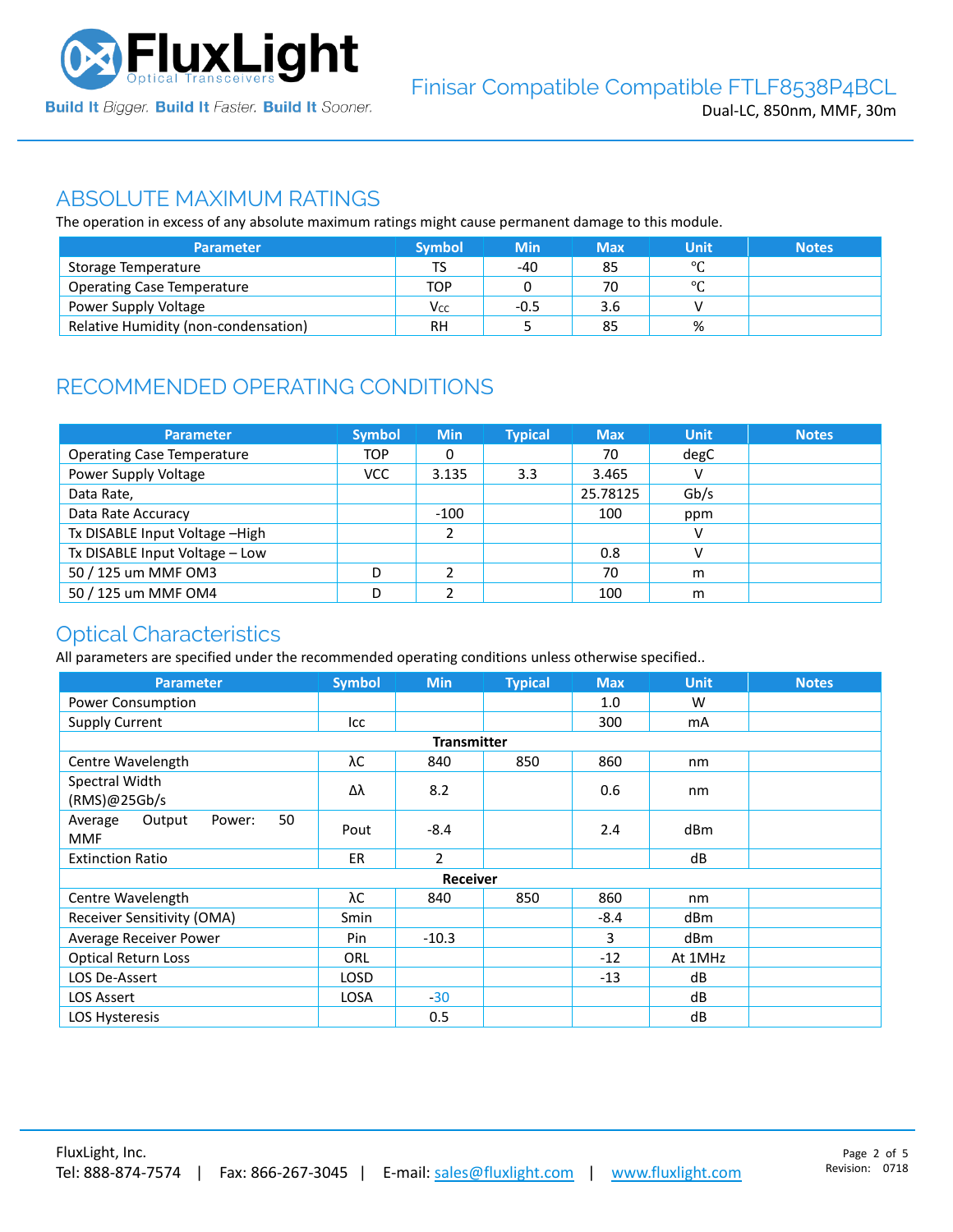

# Digital Diagnostic Functions

Digital diagnostics monitoring function is available on FluxLight's product. A 2-wire serial interface provides user to contact with module. It is compliant to SFF-8472 Rev10.2 with internal calibration mode. For external calibration mode please contact our sales stuff.

| <b>Parameter</b>                      | <b>Symbol</b> | <b>Min</b> | <b>Max</b> | <b>Unit</b> | <b>Notes</b> |
|---------------------------------------|---------------|------------|------------|-------------|--------------|
| Temperature monitor absolute error    | DMI Temp      | -3         | +3         | °C          |              |
| Supply voltage monitor absolute error | DMI VCC       | -0.1       | $+0.1$     |             |              |
| TX power monitor absolute error       | DMI RX        | -3         | $+3$       | dB          |              |
| RX power monitor absolute error       | DMI RX        | -3         | $+3$       | dB          |              |
| Bias current monitor                  | DMI Ibias     | $-10%$     | $+10%$     | mA          |              |

# Recommended Circuit

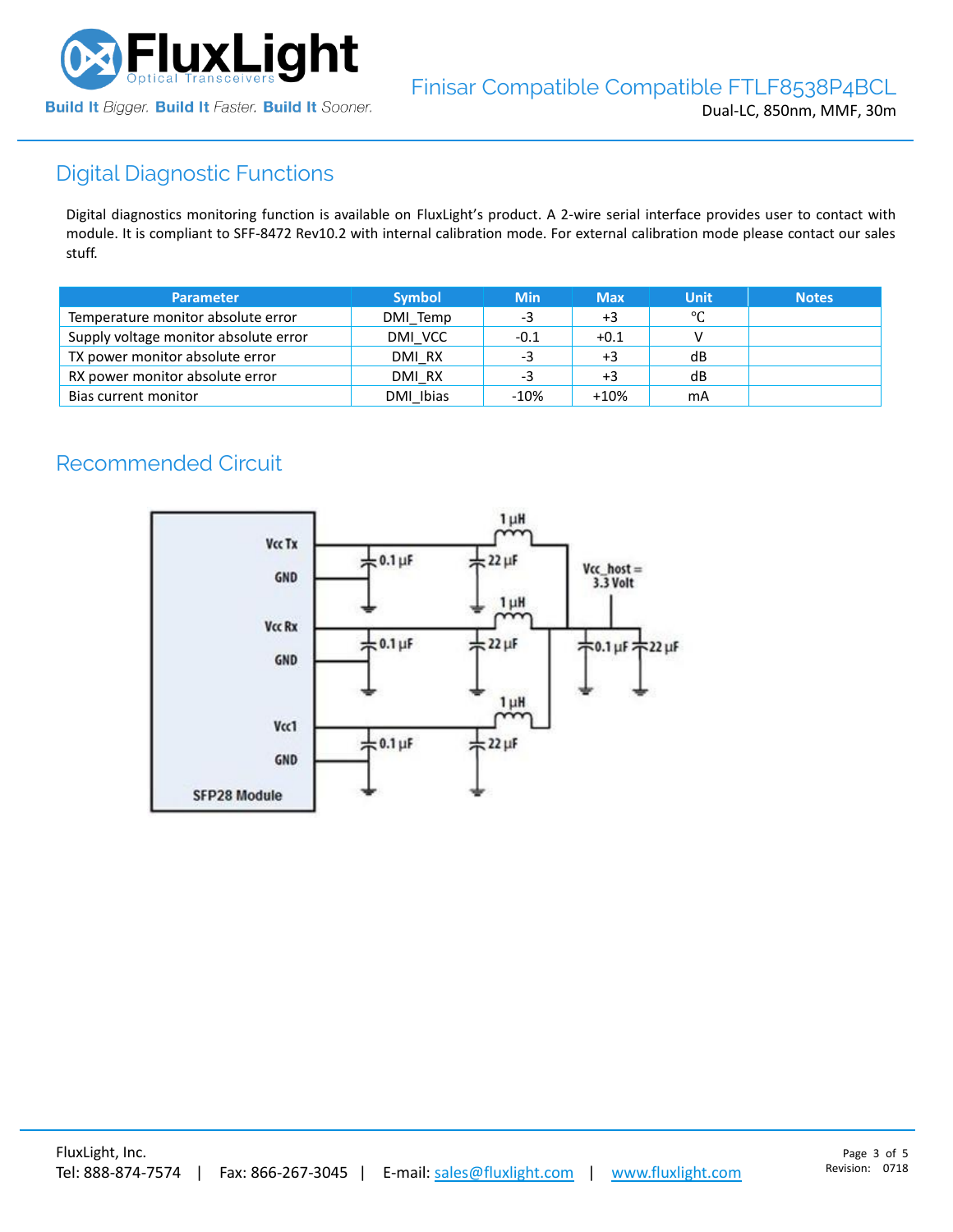

# Mechanical Dimensions



| MAX<br>$56.9$   31.2   41.95   13.8   10.2   14.5   8.7   0.55   11.5                                   |  |
|---------------------------------------------------------------------------------------------------------|--|
| Typical<br>$56.7$   31.0   41.80   13.7   10.0   14.3   8.6   0.5   11.3                                |  |
| MIN<br>$\vert 30.8 \vert 41.65 \vert 13.6 \vert 9.8 \vert 14.1 \vert 8.5 \vert 0.45 \vert 11.1$<br>56.5 |  |

(Unit: mm [inch])